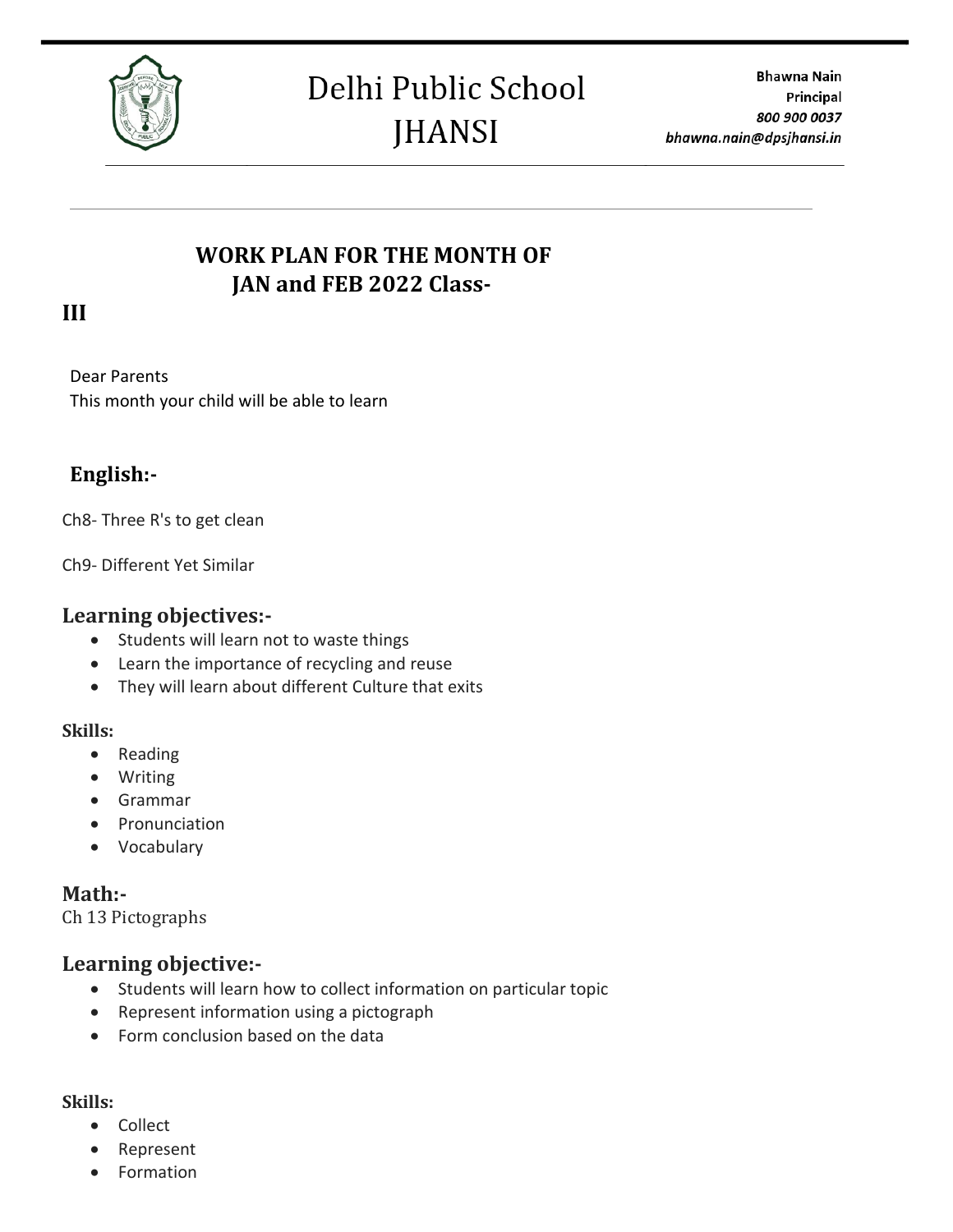## **SST:-**

Ch 12: Heritage of India

### **Learning objective:-**

• Learn about the books and monuments that form a part of our rich heritage.

#### **Skill:**

- Explain
- Relate
- Identify
- Describe
- Justify

## **Computer:-**

Revision of-Ch- 7 ( Lessons on Typing) Ch- 8 (Play with Text)

#### **Learning objective:-**

- Selecting , Editing and Formatting text.
- Usage of shortcut keys on MS Word.
- Place fingers on keyboard.
- Different keys and it's uses.

#### **Skill:**

• Different functions of keys and use of different fingers on the keyboard.

#### **Science:-**

Ch 9: Where are we ?

#### **Learning objective:-**

- We will learn different component of universe
- Explore how different component of our universe are organized.

#### **Skill:**

- Enhancing cognitive Thinking, connecting contextually with past knowledge and info to construct knowledge.
- Observation, Analysis and drawing Inference.

# **ह िंदी साह त्य:-**

पाठ 14- सबसे अच्छा पेड़।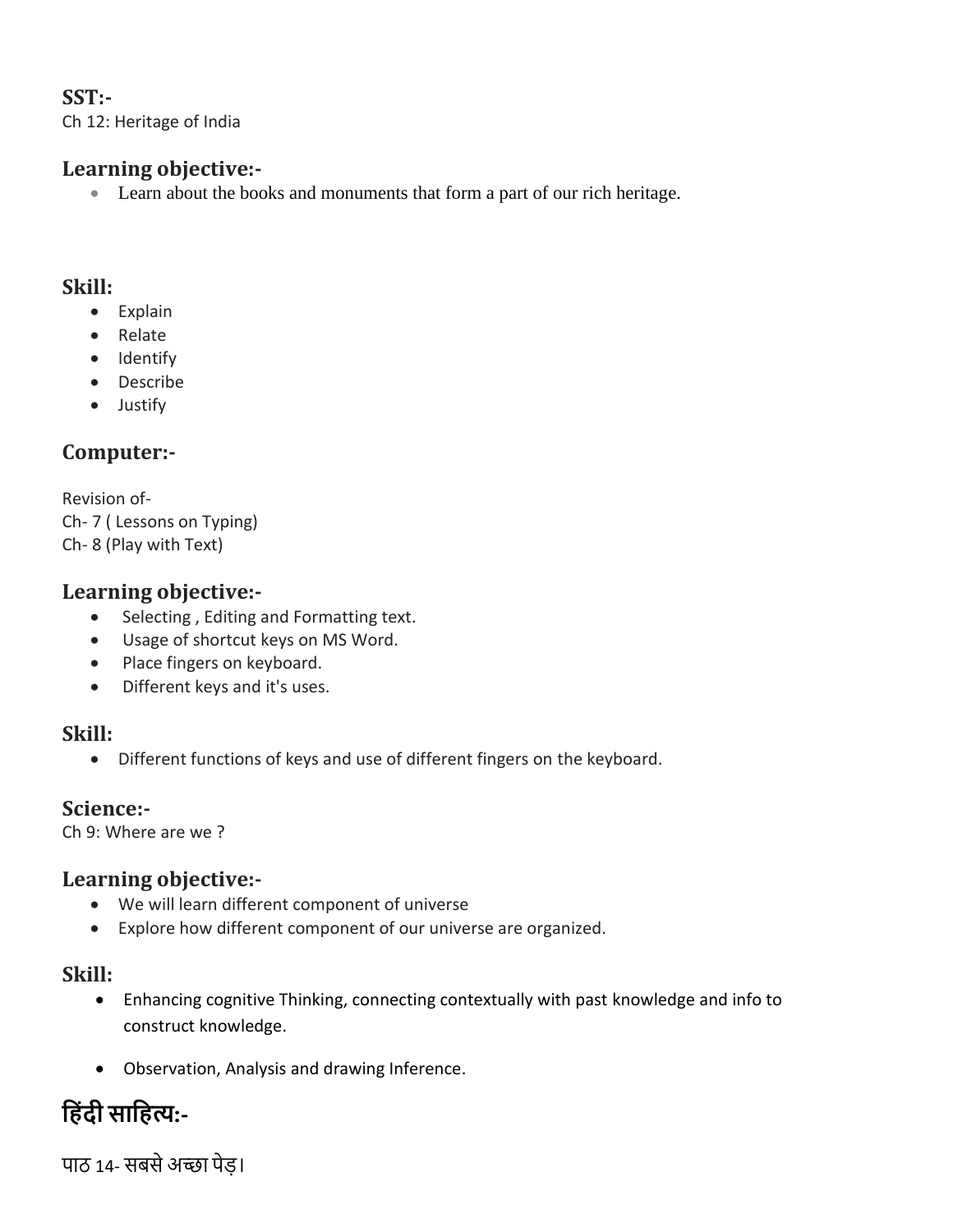# **व्यव ारिक ज्ञान-**

विभिन्न प्रकार के पेड़ों से होने वाले लाभ वजहानियों से अवगत होना

# **ह िंदी व्याकिण:**

पाठ 13 -अनेक शब्दों के लिए एक शब्द

पाठ 15 -कैलेंडर और त्योहार

पाठ 17 -पत्र लेखन व्यवहारिक ज्ञान अनेक शब्दों के लिए एक शब्द

हिंदी महीनों के नामों एवं पत्र लेखन से अवगत होना।

# **व्यव ारिक ज्ञान-**

- विद्यार्थियों को नीति विषयक मूल्यों से परिचित कराना
- विद्यार्थियों को पत्र के प्रारूप से परिचित कराना

# **कौशल:**

हमें अंधविश्वास के चक्कर में नहीं पड़ना चाहिए मिर्च के स्वाद से अवगत होना

# <u>दोहा</u>

" रहिमन) देखि बड़ेन को ,लघु न दीजिए डारी । जहां काम आवे सुई, कहा करे तलवारी" अर्थ बड़ी वस्तुओं को देखकर छोटी वस्तुओं को नहीं फेंकना चाहिए ,जहां छोटी सी सुई काम आती है वहां बड़ी तलवार क्या कर सकती है ?

# **श्लोक :**

आदि देव नमस्तुभ्यं प्रसीद मम भास्कर:। दिवाकर नमस्तुभ्यं प्रभाकर नमोऽस्तुते ।1। अर्थात् : हे आदिदेव भास्कर! (सूर्य का एक नाम भास्कर भी है), आपको प्रणाम है, आप मुझ पर प्रसन्न हो, हे दिवाकर!